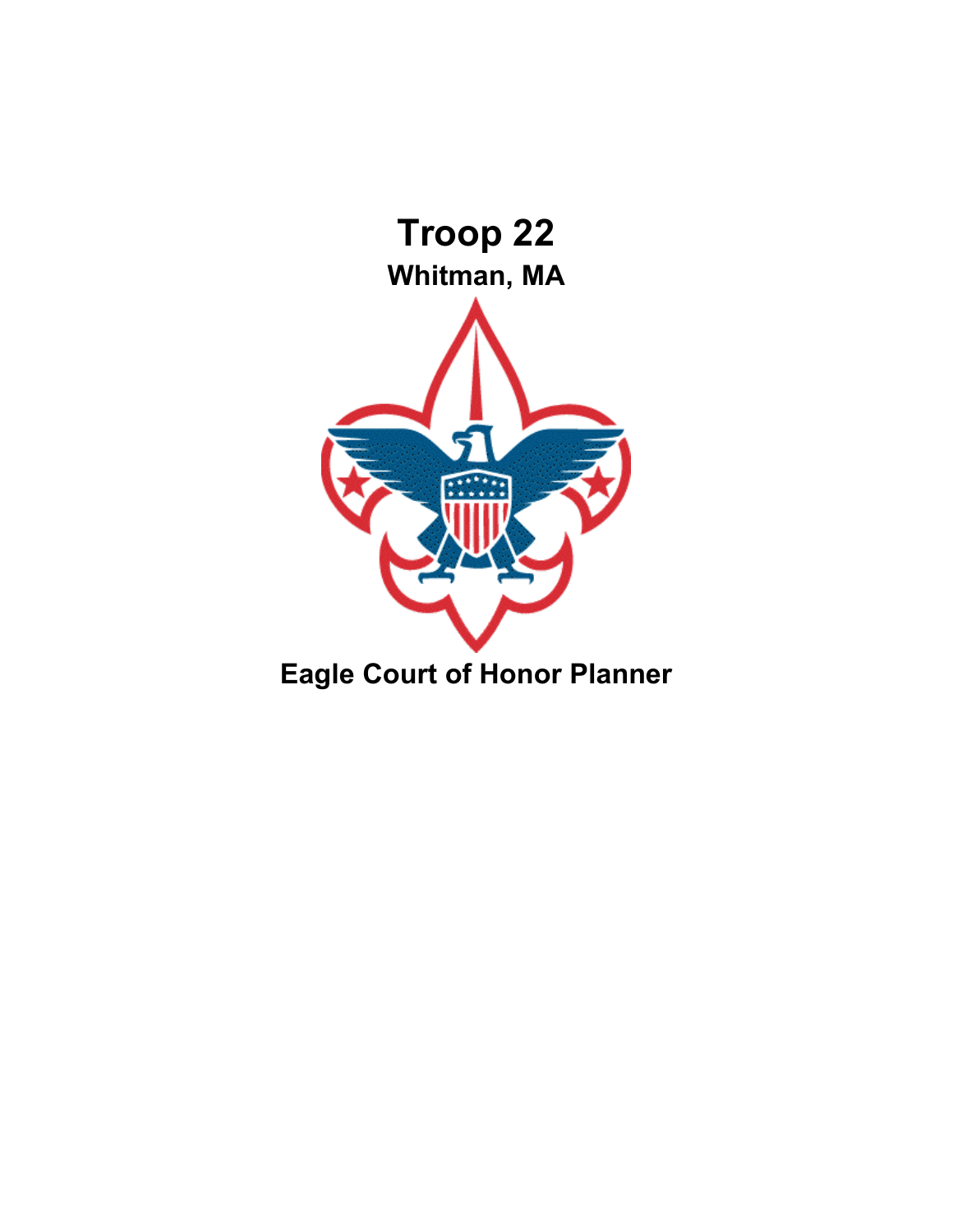## **Introduction**

The Eagle Scout Award represents many years of dedicated effort. It is a firm demonstration of how people, working together through the years, can truly help mold a young man with a solid sense of leadership, citizenship, and responsibility.

The Eagle Scout Court of Honor is a very personal event in both the life of the Eagle Scout and the lives of his family and friends. Thus, in situations where many Eagles are to be presented, it is essential that adequate recognition be given to each INDIVIDUAL young man. Far too often there are so many boys receiving awards at a given Court of Honor that the individual Scout is lost in the shuffle. It is a tremendously important moment for the Eagle when he receives his badge, and attention should be focused solely on him when the big moment arrives.

Appropriate planning can insure a memorable Eagle recognition ceremony and award presentation, one that will not soon be forgotten by key participants. On behalf of all Eagles yet to be, it is hoped that your award presentations will always be performed with the sensitivity, care and dignity which the occasion deserves.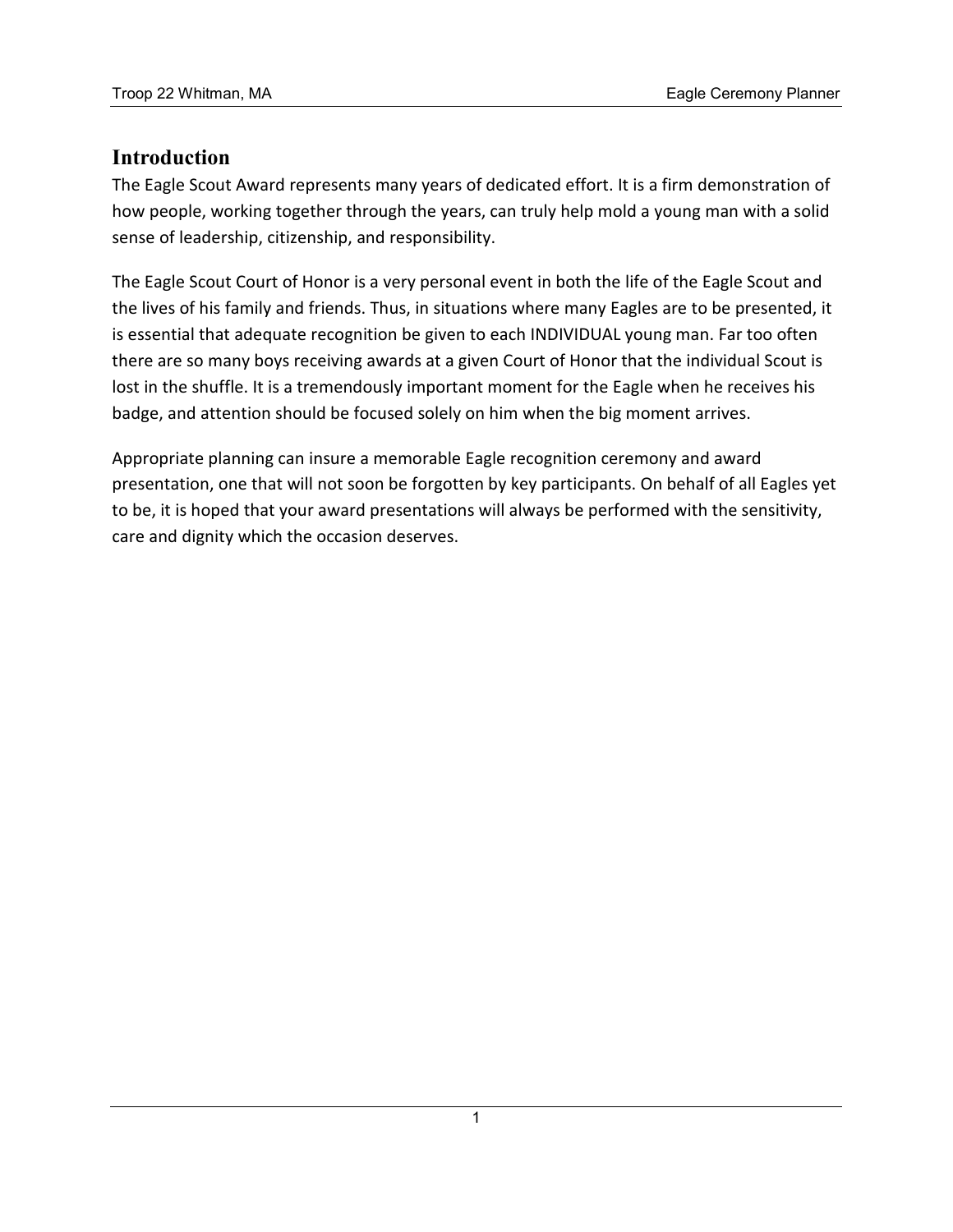## **Overview**

Because of the special significance of this award, it is the responsibility of the Eagle Scout and his parents to lead in the planning of the Court of Honor, so it will always be a special memory for him. While there is an organized plan to the ceremony, there is also a good deal of flexibility, to accommodate any special people or events that you want to be part of the ceremony. If you want to make changes, please do so, and let us know what you would like to do. Please note that it takes a minimum of 8 weeks to make all the necessary arrangements, rehearse them, print invitations, etc.

The date, time, and place of the Court of Honor are basically up to you to decide. You should, of course, be cognizant of holidays, school, church and Troop schedules. This will allow a maximum opportunity for other Troop members to attend. It may be done at Holy Ghost Parish, at your own church, or at another location that has special significance for you in your son's achievement. You should also give thought to whether or not a reception afterward will be held, and if suitable facilities are available for it. Please note that the number attending the Court of Honor and reception can easily be 100 or more people.

Once a date, time and location have been determined and confirmed, it is time to order and print invitations on standard Eagle stationery. These invitations should be sent to friends, family, and invited guests. The members of the Troop will all be invited by an enclosure in a regular Troop mailing.

You should prepare the letters of commendation request. This letter is sent to individual people such as government official, local town officials, teachers, and other noted people asking for a congratulatory letter to present to the Eagle Scout. It is best to invite the person to personally present the letter at the Court of Honor.

Next, you should prepare the printed programs for the Court of Honor, based on the Program Worksheet enclosed. Select the scouts to serve as the Master of Ceremonies, ushers, and the Color Guard. The Troop will of course provide the Eagle award presentation kit which includes the Eagle Ribbon badge, cloth badge, Mother's miniature pin, Father's tie-tac, and Mentor pin. Additionally, the Troop will prepare a binder for the Scout which will include (mounted in plastic sleeves) all congratulatory letters and a copy of the ceremony.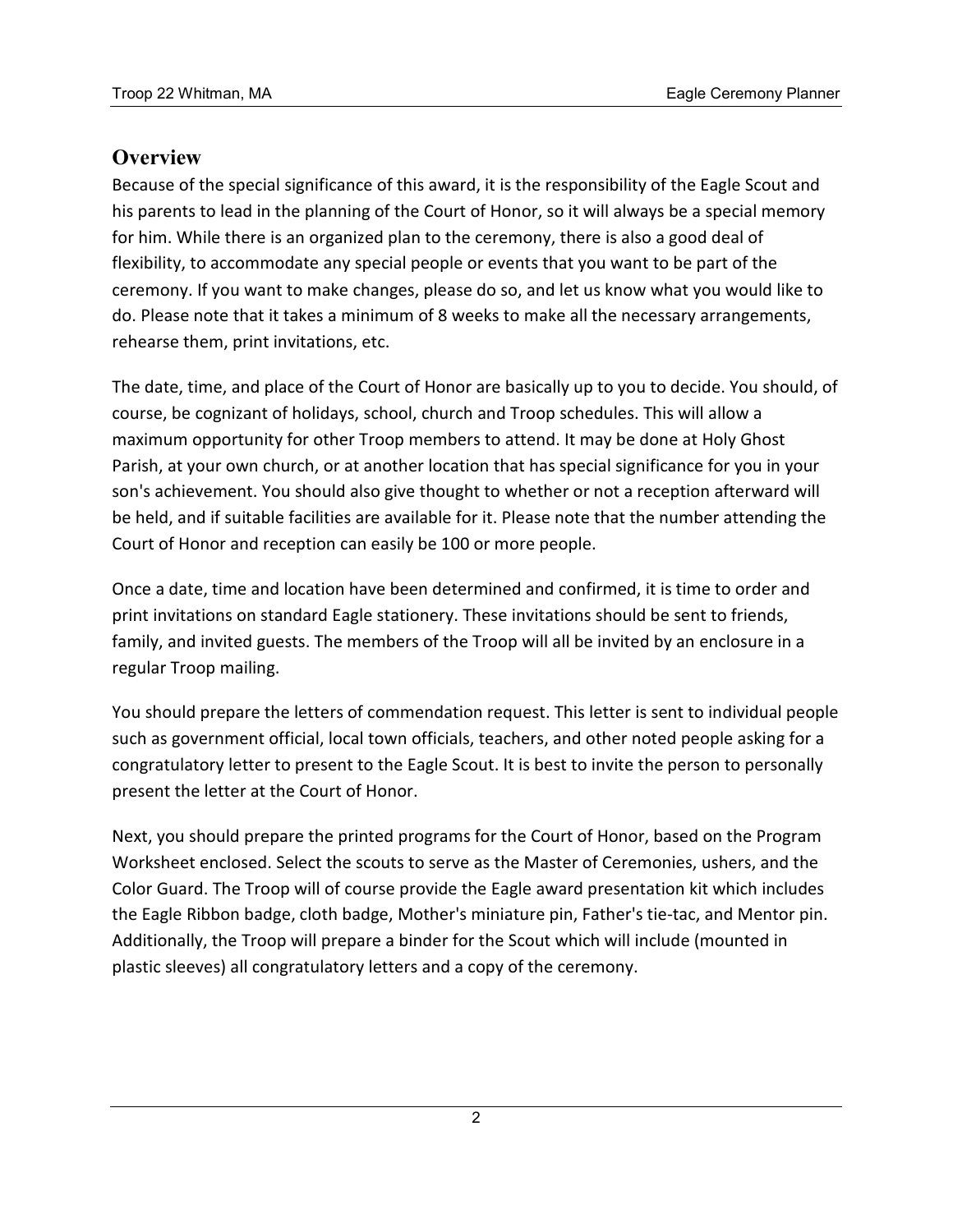### **Court of Honor Program & Ceremony:**

In planning the location and time, please remember you need to have access to the location a minimum of 1 hour before the ceremony, for setup and rehearsal by the various teams that will be performing. There is a worksheet attached which outlines the principal parts of the ceremony. The choice to include any kind of music, such as a hymn or the camp song is optional. If you want an organist or other musician for accompaniment of music you will need to ask them yourself. The Master of Ceremonies will usually be the Senior Patrol Leader of the Troop, but you may select another person if you choose.

The Eagle Scout Charge is a statement of the responsibilities expected of an Eagle Scout and all other Eagle Scouts present will participate at this time. The Eagle Scout Charge is the actual "Oath of Responsibility" and immediately precedes the presentation of the Eagle Award. The presenter must be an Eagle Scout, someone familiar and respected by the candidate, and should be an adult with several years as an Eagle himself. The parents will be a part of this ceremony. The Scout will receive his award, and he will, in turn, present miniature awards to both parents.

The Eagle Scout is expected to say a few words in acceptance of his award, perhaps thanking particular people who have been of special help along his trail as well as inspiring others Scout's still working the Trail to Eagle. The Scoutmaster will then read from various letters of congratulations and recognition from political figures or others unable to attend. This may be followed by the closing flag ceremony.

A guest book which can be signed by everyone who attends the Eagle Court of Honor makes a wonderful memento of the occasion for the new Eagle Scout.

Finally, a word of advice to the mother of the Eagle Scout: enjoy the ceremony. Let someone else do the work of providing refreshments and decorating the hall. This day belongs to your son and to you; make it a day that you will remember fondly.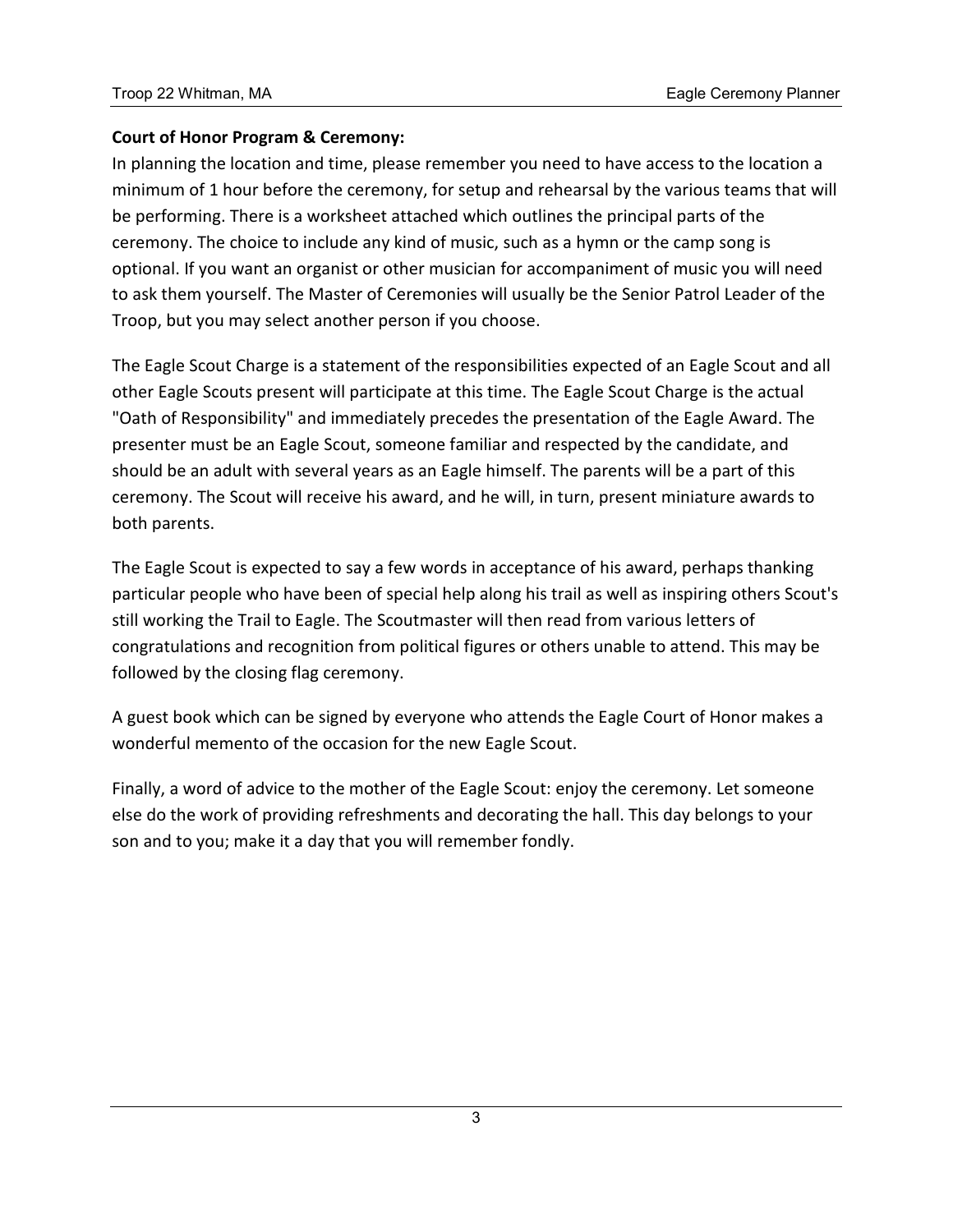### **Eagle Court of Honor Execution**

Keep in mind that the purpose of an Eagle Court of Honor is first, to honor the Scout. If the Court of Honor is executed well, it will inspire other Scouts to follow the adventurous and rewarding Eagle trail. A dignified and meaningful Court of Honor will also show the community the result of the Scouting program, so they will direct other boys into the Scouting programs and support the movement.

Some things to think about while planning the event:

- Make it simple, but keep it fun.
- The Master of Ceremonies (MC) sets the tone and the pace of the ceremony.
- Keep the aisle space clear for parading the colors.
- Use props with candles; Scout spirit candle.
- Make sure the candidate's parents sit in a special place.
- An Eagle Ceremony should be held separately from a troop Court of Honor.
- Master the lighting and sound system before a ceremony.
- Have the principle speakers sit close to the front to reduce program lag time in traveling to the podium.
- Have the troop march in with patrol flags, and sit together for colors.
- It is appropriate to let humor in.
- Have the Eagle speak from prepared notes.
- Daytime window light may affect slide programs

#### **Facility Layout**

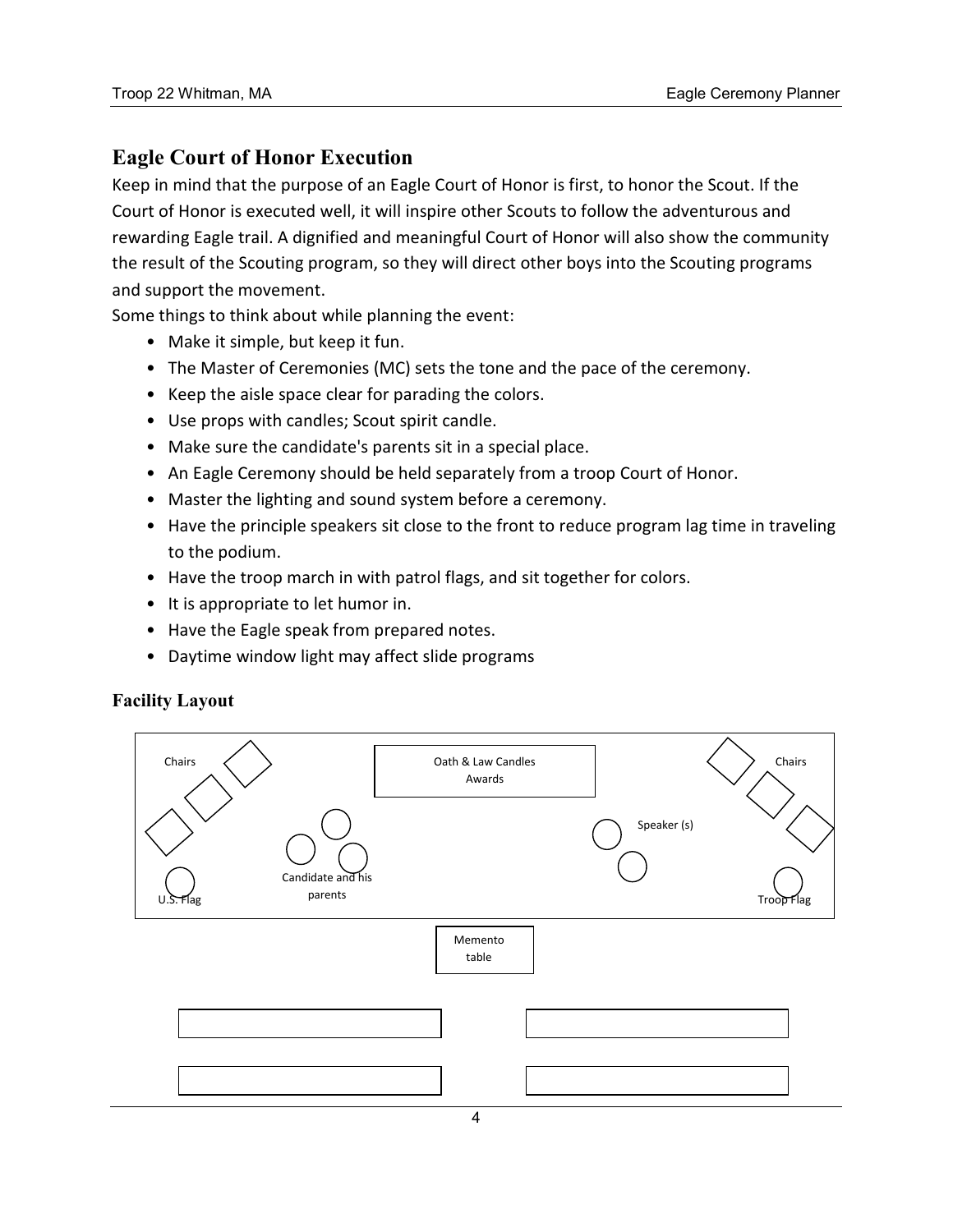# **Eagle Scout Court of Honor Work Sheet**

| Eagle Scout:                   | Date: | Time:                    |  |
|--------------------------------|-------|--------------------------|--|
| Location:                      |       |                          |  |
| Ushers:                        |       |                          |  |
| Call to Order:                 |       | Senior Patrol Leader     |  |
| <b>Opening Flag Ceremony</b>   |       | <b>Troop Color Guard</b> |  |
| Invocation:                    |       |                          |  |
| Dinner:                        |       |                          |  |
| Trail the Eagle:               |       | <b>Troop Members</b>     |  |
| Speakers: (minimum of three)   |       |                          |  |
| For the Boy Scouts of America: |       |                          |  |
| For the Church:                |       |                          |  |
| For the Community or School:   |       |                          |  |
| For the Scout:                 |       |                          |  |
| For the Troop:                 |       |                          |  |
| Eagle Scout Charge:            |       |                          |  |
| <b>Award Presentation:</b>     |       | Eagle Scout & Parents    |  |
| Acceptance:                    |       | Eagle Scout              |  |
| Letters of Recognition:        |       |                          |  |
| Presentations:                 |       |                          |  |
|                                |       |                          |  |
|                                |       |                          |  |
|                                |       |                          |  |
|                                |       |                          |  |
| Closing Flag Ceremony:         |       |                          |  |